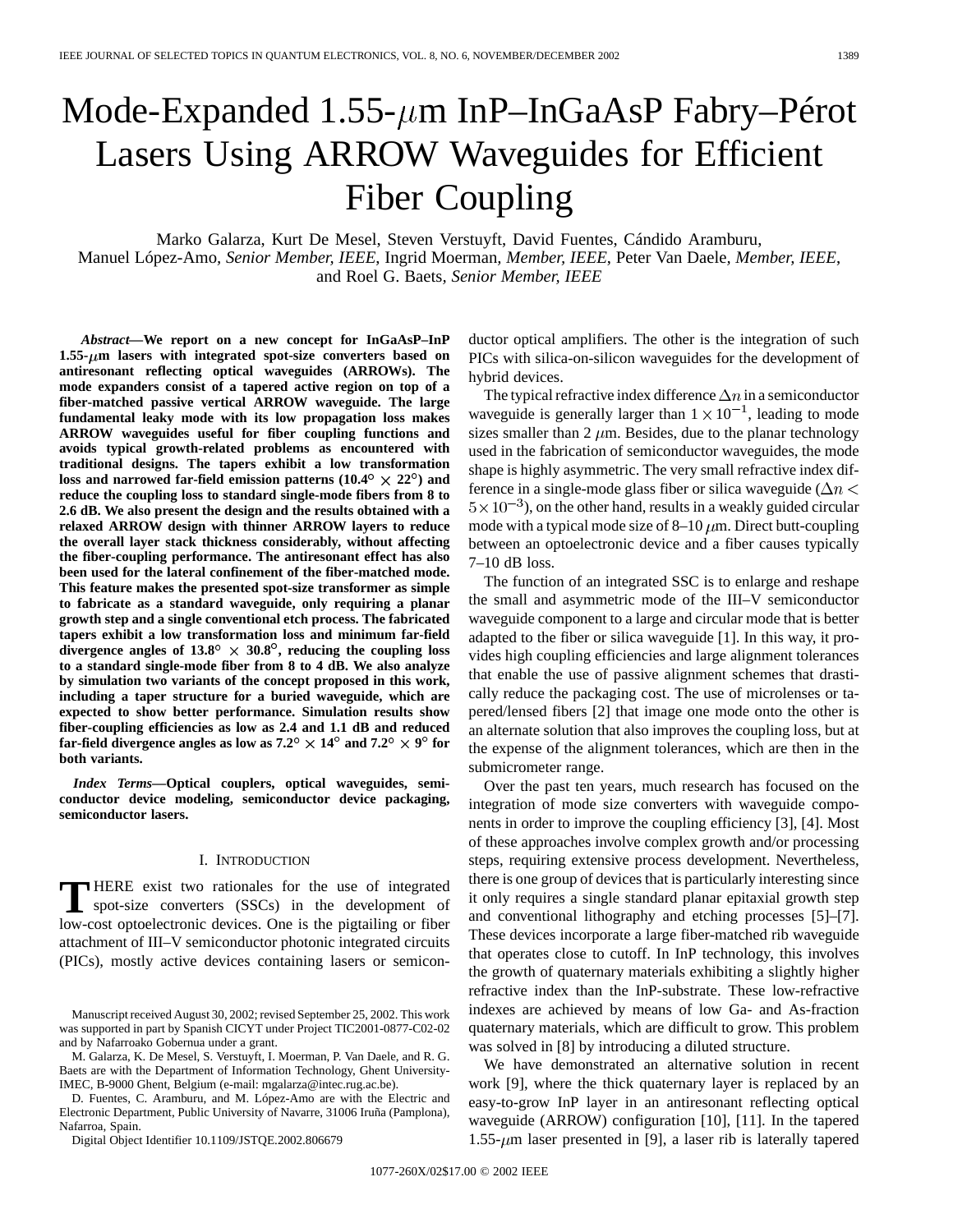so that its guided mode is adiabatically transformed into the fundamental mode of the underlying fiber-matched ARROW waveguide. The quasi-guided ARROW modes exhibit very attractive features for a fiber (or silica waveguide) coupling function: large mode sizes, low losses for the fundamental mode, and low polarization and wavelength dependence. Moreover, ARROW waveguides are easy to fabricate owing to their high tolerances and to the fact that the thick core consists of InP. We have also reported work on variants of this structure both in terms of theoretical predictions [12], as well as preliminary experimental results [13].

In this paper, we present a structured overview of the performance of ARROW waveguide-based tapers, whereby we present new results and a better understanding of the potential of this new technique. Section II of this paper presents the theory, design and new results on mode-expanded lasers using fiber-matched vertical ARROW waveguides. Section III demonstrates new relaxed ARROW structures that reduce the overall layer stack thickness significantly without affecting the fiber coupling characteristics. In Section IV, the ARROW effect is used for both vertical and lateral confinement of the output fiber-matched mode, leading to a fabrication scheme for the mode-expanded laser that does not require extra processing steps to integrate the taper. Also, two interesting variants of this concept are proposed and analyzed by simulation. Section V finally summarizes and concludes this work.

# II. MODE-EXPANDED LASERS USING VERTICAL ARROW CONFINEMENT

# *A. Device Design and Theory*

The transverse structure of the proposed mode-expanded laser is shown in Fig. 1. The device consists of an active multiquantum-well (MQW) rib waveguide that is laterally tapered from 3 to 0.3  $\mu$ m and that contains five 1% compressively strained 80-Å-thick  $In_{0.78}Ga_{0.22}As_{0.79}P_{0.21}$  wells for emission at 1.55  $\mu$ m and four lattice-matched 150-Å-thick  $In_{0.75}Ga_{0.25}As_{0.54}P_{0.46}$  barriers, surrounded by 400-Å-thick undoped confining layers having the same composition as the barriers. The metallization covers the SSCs over their entire length in order to avoid absorption losses in the passive section of the taper. This means that there is current injection in a region where low optical gain is provided, increasing the threshold current and reducing the efficiency of these demonstration devices. The optimum metallization stop point should be a compromise between internal absorption loss and threshold current.

The underlying rib waveguide is optimized for coupling to an optical fiber, while keeping in mind the growth-imposed restriction of a maximum overall layer stack thickness of 11  $\mu$ m. The vertical confinement of this fiber-matched mode is achieved by means of an ARROW geometry that is sketched in more detail in Fig. 2. It consists of an InP core layer with refractive index  $n_1$  and an interference cladding system, i.e., two higher index cladding layers made of quaternary material and a separating InP film, called the second cladding layer. This structure supports a certain number of bound modes in the high index claddings and several leaky waves, which are simply higher



Fig. 1. Schematic drawing of the adiabatic mode-expanded laser showing the tapered upper active rib and the underlying fiber-matched ARROW waveguide.



Fig. 2. Core of an ARROW waveguide, bounded at the upper surface by a low-index medium and at the substrate side by two higher index antiresonant reflector layers.

order modes beyond cutoff. Under appropriate conditions, these leaky waves can be confined in the lower index core layer and propagate with relatively low losses. Considering the ray model we can treat it as a case where light coupled into the core undergoes total internal reflection at the upper surface and very high reflections from the sequence of antiresonant Fabry–Pérot resonators formed by the InP–InGaAsP interfaces.

The antiresonance condition for the thickness of the respective cladding layers have been found as [14]

$$
d_{2,4} = \frac{\lambda}{4n_{2,4}} \left( 1 - \left( \frac{n_1}{n_{2,4}} \right)^2 + \left( \frac{\lambda}{2n_{2,4}d_{ce}} \right)^2 \right)^{-1/2} \cdot (2M+1)
$$
  

$$
d_3 = \frac{d_{ce}}{2} (2N+1) \quad (M, N = 0, 1, 2, ...)
$$
 (1)

where  $\lambda$  is the vacuum wavelength,  $n_1$ ,  $n_2$ , and  $n_4$  are the refractive index of the ARROW InP core and the first and third cladding layers, respectively, and  $d_{ce}$  is the equivalent core thickness, which involves the Goos–Hänchen shift at the top of the ARROW core and is defined as

$$
d_{ce} = d_1 + \zeta \frac{\lambda}{2\pi\sqrt{n_{co}^2 - n_0^2}}
$$
 (2)

where

$$
\zeta = \begin{cases} 1, & \text{for TE modes} \\ \left(\frac{n_0}{n_{co}}\right)^2, & \text{for TM modes.} \end{cases}
$$
 (3)

In the above expressions  $n_{co}$  denotes the refractive index of the active core and  $n_0$  the refractive index of the polyimide that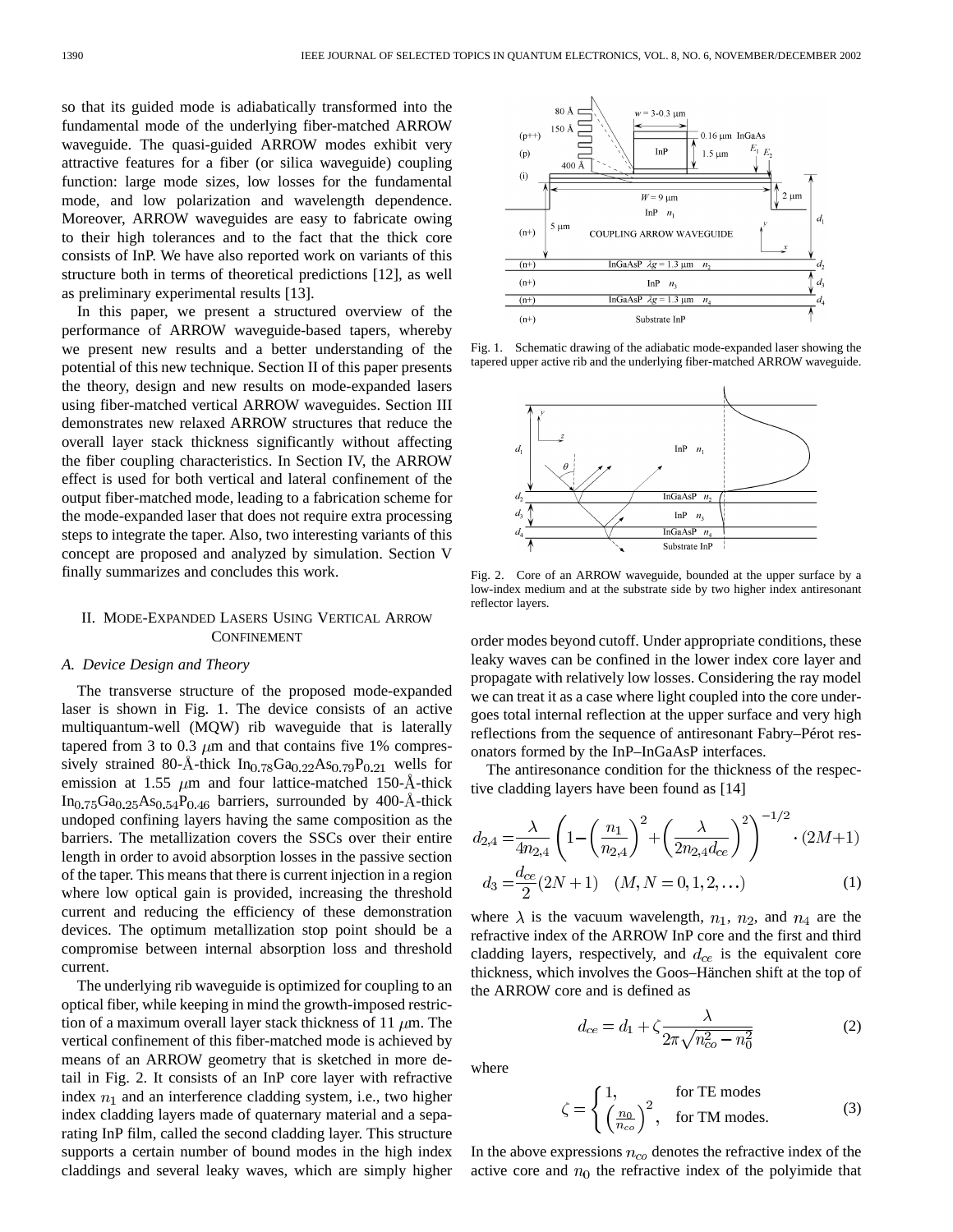

Fig. 3. Fundamental TE mode evolution along the taper structure of Fig. 1 for (a)  $w = 3 \mu \text{m}$ , (b)  $w = 0.7 \mu \text{m}$ , and (c)  $w = 0.3 \mu \text{m}$ . A shallow etch is simulated.

covers the device. We choose a quaternary compound with a bandgap wavelength  $\lambda_g = 1.3 \mu m$  for the two high-refractive-index ARROW layers. The thickness of the ARROW core was limited to 5  $\mu$ m to avoid problems with the growth of a thick layer stack. The calculated thickness of the corresponding cladding layers are  $d_{2,4} = 0.32 \ \mu \text{m}$  and  $d_3 = 2.6 \ \mu \text{m}$  (TE polarization).

The evolution of the optical field as a function of the upper rib is shown in Fig. 3. As the active waveguide is tapered by reducing the ridge width from 3 to about 0.3  $\mu$ m, the mode shifts adiabatically from the upper guide to the underlying ARROW waveguide (see Fig. 3).

The design of the lateral taper is based on the adiabaticity of the mode transformation and has been evaluated by means of a commercial three-dimensional (3-D) eigenmode expansion algorithm based on a resonance method [15]. Small taper angles must be kept for the critical widths at which the mode transformation takes place to ensure an adiabatic mode transformation, while large taper angles are allowed for widths where the mode does not significantly change. Two designs, with a different etch depth for the laser rib, have been calculated. The two etch-stop points are indicated as  $E_1$  and  $E_2$  in Fig. 1. The shallow etching  $E_1$  stops just above the layer containing the first quantum well (QW), while the deep etch  $E_2$  goes through the QWs. It is expected that the former option will provide a better performance of the laser because it presents lower surface recombination. On the other hand, when the mode is expanded in the taper, it will be slightly confined in unpumped active quaternary layers [see Fig. 3(c)]. This fact will introduce some absorption losses in the shallowly etched devices that are not present in the deeply etched ones. The adiabatic shape designs for both etching options have been approximated by a piecewise linear device consisting of three linear sections and are sketched in Fig. 4. A minimum narrowing of 100 nm per 66  $\mu$ m of propagation length yields a safe design from the fabrication point of view.

# *B. Device Processing*

The epitaxial layers were grown by metal–organic chemical vapor deposition (MOCVD). By plasma etching we defined the  $\text{SiO}_x$  pattern with conventional photoresist as a mask. The central and lateral ribs were etched by RIE to a depth 100 nm above the active layer. Next, a selective wet etch of the remaining InP down to the confining layer of the active layer was carried out. This etch was done using  $H_3PO_4$ : HCl (7:3). Fi-



Fig. 4. The optimum taper shape is approximated by a piecewise linear device consisting of three linear sections. Tapers for both shallowly  $(E_1)$  and deeply  $(E<sub>2</sub>)$  etched lasers are shown.





Fig. 5. SEM image of the laser cross section (a) at the beginning and (b) at the end of the tapering, showing the electric contact over the upper tapered rib and the high-index ARROW cladding layers.

nally, an extra 40 nm (shallow etch) or 140 nm (deep etch) RIE etch into the active layer was performed. Subsequently, a 9- $\mu$ m-wide and 2- $\mu$ m-high mesa was wet etched, using the above-mentioned chemistry and parameters, to provide lateral index guiding for the expanded mode. Thereafter, polyimide was spin-coated on the sample to form an insulation layer. The thickness of the polyimide is less on top of the ridges compared to the rest of the sample. Therefore, by a controlled plasma etch, the dielectric was removed on the ridge while dielectric coverage remained elsewhere resulting in good electric isolation [8]. SEM pictures of the taper (Fig. 5) reveal that the metal contact over this upper ridge is good and that the thin ribs were fabricated reproducibly. Next, using a negative photoresist and a metal liftoff process, the metallization pattern was defined. Finally, the thinning of the substrate was done and the back contact was deposited. Arrays of devices, each with  $520$ - $\mu$ m-long straight active sections, were mounted on electrically cooled copper heatsinks with silver epoxy and were tested without any coatings. The entire device is electrically pumped because the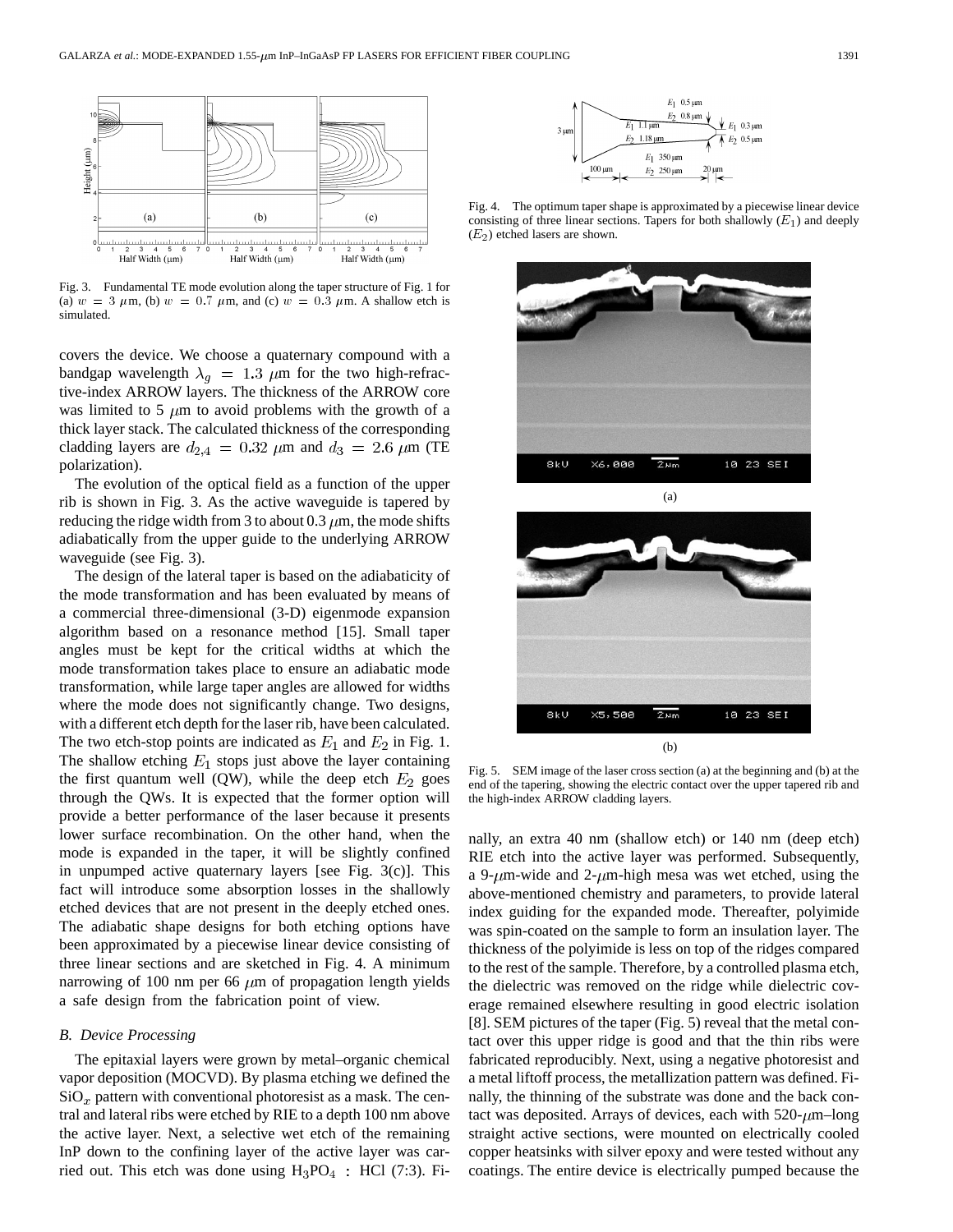

Fig. 6. Typical  $L-I$  characteristics of shallowly  $(E_1)$  and deeply  $(E_2)$  etched mode-expanded and untapered reference lasers.

metallization also covers the entire length of the SSCs. Untapered lasers, 750  $\mu$ m long and 3  $\mu$ m wide, fabricated from the same wafer as the tapered lasers, were also prepared as a reference. Both reference and tapered lasers have the same total active area.

## *C. Results and Discussion*

All the measured parameters are shown in Table I for comparison. The devices were operated in CW operation. Some typical room-temperature light intensity versus current  $(L - I)$  curves of mode-expanded and untapered reference lasers are shown in Fig. 6 for both etch depths. The deeply etched reference devices, with a threshold current of 30 mA and an external efficiency of 0.13 W/A, present a slightly better laser performance than the shallowly etched ones, which have a similar threshold current but a lower external efficiency (0.09 W/A). The deeply etched devices always show a better performance as we will see in the next sections of this paper. Fairly uniform threshold current distributions were found along the laser array.

Regarding the mode-expanded lasers, an increase of about 20 mA in the threshold current with respect to the reference lasers is found. This is a common behavior due to the mode transformation loss within the taper and to the losses in the n-doped thick InP ARROW core layer and not to the introduction of the ARROW. A shorter current pumping length would reduce the threshold current. A higher slope efficiency is observed for the expanded mode laser. This surprising result can be attributed to a difference in reflectivity between the laser mode and the expanded mode [16], which can account for about 15% difference in output power. For the shallowly etched devices, however, the mentioned increase is not so prominent since the efficiency is adversely influenced by the higher absorption loss in the unpumped QWs next to the central laser ridge [see Fig. 3(c)].

Far-field emission patterns for both tapered and reference lasers were measured by using a rotating stage and a pinhole detector. The measured full-width at half-maximum (FWHM) values are also shown in Table I, which are in good agreement with theoretical calculations obtained from the Fourier transform of the theoretical near fields. An important lateral divergence improvement is achieved for both groups of lasers, reaching a minimum of  $10^{\circ}$  for the deeply etched lasers. This value should be compared with the  $30^{\circ}$  divergence of the reference devices. The vertical farfield is determined by the thickness of the ARROW slab core, which is limited by the maximum layer stack thickness as mentioned before. The achieved vertical field divergences are therefore higher (22 and 27° for both sets of lasers respectively, see Table I), but are still substantially lower than the  $40^{\circ}$  of the reference devices.

A coupling efficiency measurement was performed between the expanded mode laser and a standard cleaved single-mode fiber with a spot size of 10  $\mu$ m at 1.55  $\mu$ m. Fiber coupling efficiencies better than  $-3$  dB are obtained for both etch depths, including the Fresnel losses occurring at the air–glass interface. The improvement in the fiber coupling with respect to the untapered devices amounts up to 5.4 dB for the deeply etched lasers (see Table I).

Since the alignment tolerance with respect to the fiber depends on the large fiber mode, only slight improvements are observed with respect to the reference untapered lasers. A maximum  $-1$  dB alignment tolerance of  $\pm 2.2 \times \pm 2.3 \mu$ m (lateral  $\times$ vertical) is obtained for the deeply etched devices. The fact that the vertical alignment tolerance is higher than the lateral value is due to the fact that the fiber facet was separated from the taper output facet. These restrictions were considered to avoid contact of the fiber end with the laser output facet during the sweep of the transverse position of the fiber.

All results reported in Table I are in good agreement with theoretical calculations.

# III. NEW VERTICAL ARROW STRUCTURES FOR MODE-EXPANDED LASERS

# *A. Design*

The three vertical ARROW cladding layers  $(d_2, d_3, \text{ and } d_4)$ used in the device of Section II are designed to generate an antiresonance condition and provide minimum leakage loss toward the substrate for the fiber-matched output waveguide. However, from (1) and (2), it can be seen that the total thickness of this optimum cladding is higher than half the InP ARROW core thickness, which can be considered to be rather thick. Since the expanded ARROW-confined output mode is only guided over a short distance, it is not really necessary to reduce the ARROW losses to an absolute minimum. In other words, it is allowed to move away from the antiresonance condition, thus increasing the radiation but also reducing the thickness of the cladding layers [12]. Fig. 7 shows the leakage loss for the  $5\text{-}\mu$ m-thick ARROW waveguide used in the device of Section II and calculated using the transfer matrix method (TMM) [17]. The leakage loss for the optimum design is 0.25 dB/cm. If a maximum propagation length of 300  $\mu$ m is considered for the ARROW mode in the taper and a reasonable total leakage loss of 0.1 dB is allowed, the new claddings may exhibit a leakage loss as high as 3 dB/cm. The line that keeps this criterion is highlighted in Fig. 7. The relaxed structure with a leakage loss of 3 dB/cm is  $d_{2,4} = 0.31 \ \mu \text{m}$  and  $d_3 = 0.5 \ \mu \text{m}$ , reducing the total cladding thickness to 1.12  $\mu$ m, which is 2.12  $\mu$ m less than the optimum structure.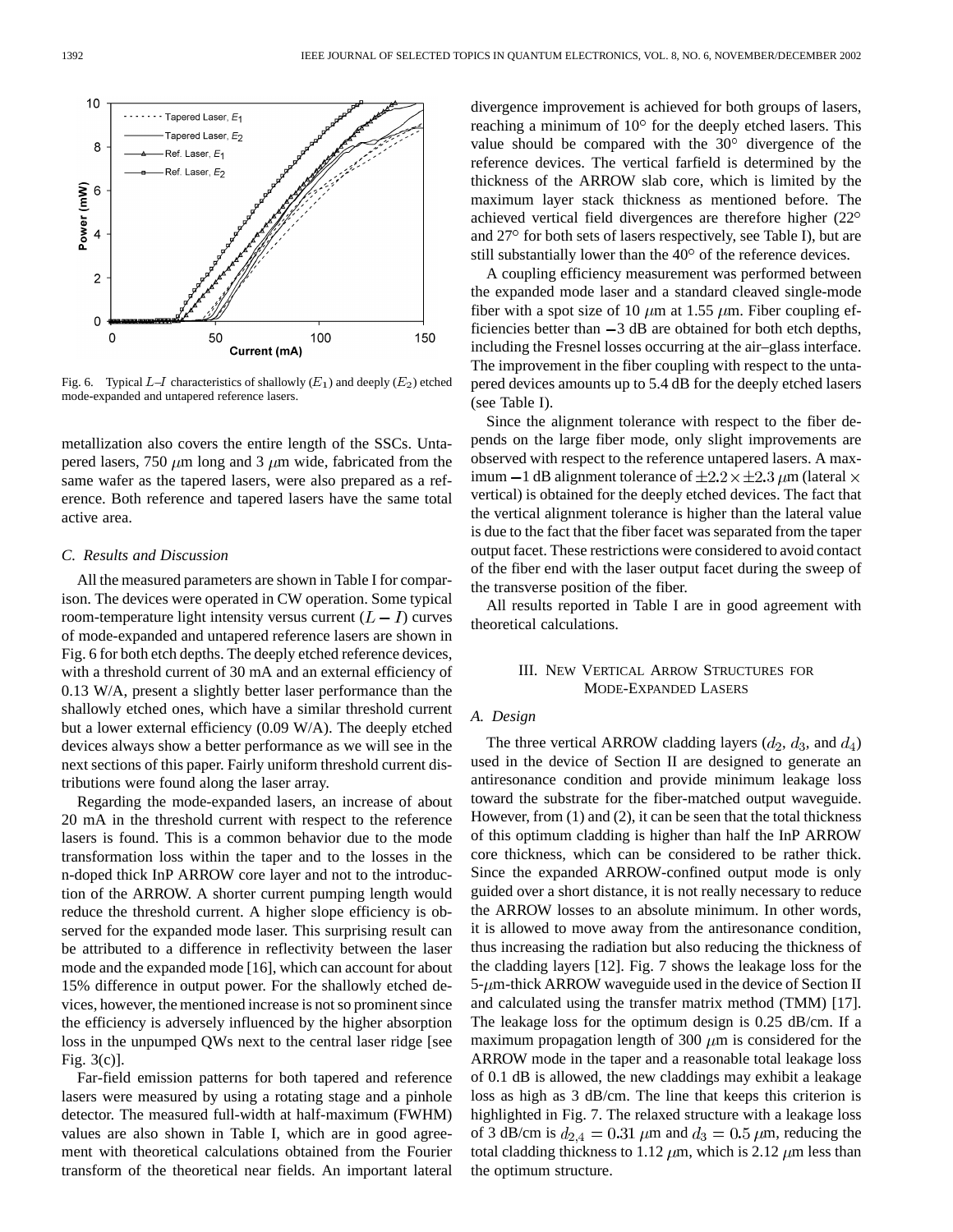TABLE I MEASUREMENT AND SIMULATION RESULTS ON THE INTEGRATED MODE-EXPANDED LASERS CONSIDERED IN THIS WORK:  $I_{th} =$  THRESHOLD CURRENT;  $\eta_d =$  $\begin{array}{l} \text{TABLE} \quad \text{I} \qquad \qquad \text{TABLE} \quad \text{I} \qquad \qquad \text{PDE} \qquad \text{PDE} \qquad \text{PDE} \qquad \text{PDE} \qquad \text{PDE} \qquad \text{PDE} \qquad \text{PDE} \qquad \text{PDE} \qquad \text{PDE} \qquad \text{PDE} \qquad \text{PDE} \qquad \text{PDE} \qquad \text{PDE} \qquad \text{PDE} \qquad \text{PDE} \qquad \text{PDE} \qquad \text{PDE} \qquad \text{PDE} \qquad \text{PDE} \qquad \text{PDE}$ TOLERANCE. THE LAST TWO ROWS CORRESPOND TO SIMULATION RESULTS

| Taper                               | Laser     | Etching            | $I_{th}$ (mA) | $\eta_d$ (W/A) | $L(\mu m)$   | $FC$ (dB) | $\cal FF$            |                      | $\overline{Tol.}(\pm)$ |                             |
|-------------------------------------|-----------|--------------------|---------------|----------------|--------------|-----------|----------------------|----------------------|------------------------|-----------------------------|
|                                     |           | Depth              |               |                |              |           | $\overline{L(Deg.)}$ | $\overline{V$ (Deg.) | $L(\mu m)$             | $\bar{V}(\mu\underline{m})$ |
| Vertical<br><b>ARROW</b>            | Reference | $E_1$              | 31            | 0.09           | $\mathbf{0}$ | $-8.2$    | 30.5                 | 43                   | 1.9                    | 2.1                         |
|                                     |           | $\boldsymbol{E}_2$ | 30            | 0.13           | $\mathbf{0}$ | $-8$      | 30.1                 | 40.1                 | 1.5                    | $\mathbf{2}$                |
|                                     | Tapered   | $E_{1}$            | 45            | 0.1            | 470          | $-2.9$    | 10.4                 | 22                   | 2                      | 2.2                         |
|                                     |           | ${\cal E}_2$       | 50            | 0.15           | 370          | $-2.6$    | 10                   | 27                   | 2.2                    | 2.3                         |
| Relaxed<br>Vertical<br><b>ARROW</b> | Reference | $E_1$              | 35            | 0.13           | $\mathbf{0}$ | $-8$      | 30.3                 | 39                   | 1.8                    | 2.1                         |
|                                     |           | ${\cal E}_2$       | 22            | 0.13           | $\mathbf{0}$ | $-8.2$    | 30.9                 | 40.7                 | $\overline{2}$         | 2.3                         |
|                                     | Tapered   | $E_{1}$            | 60            | 0.11           | 470          | $-2.7$    | 11                   | 19                   | 2.3                    | 2.4                         |
|                                     |           | ${\cal E}_2$       | 32            | 0.1            | 370          | $-2.9$    | 9.6                  | 25                   | 2.4                    | 2.5                         |
| Lateral<br><b>ARROW</b>             | Reference | $E_{1}$            | 35            | 0.12           | $\theta$     | $-8$      | 31.5                 | 42.8                 | 1.6                    | $\mathbf{2}$                |
|                                     |           | ${\cal E}_2$       | 28            | 0.12           | $\mathbf{0}$ | $-8.3$    | 30.7                 | 40.6                 | 1.5                    | $\overline{2}$              |
|                                     | Tapered   | $E_{1}$            | 55            | 0.1            | 520          | $-4$      | 13.8                 | 30.8                 | 2.3                    | 2.4                         |
|                                     |           | $E_{\rm 2}$        | 48            | 0.12           | 490          | $-4.3$    | 13                   | 32.7                 | 2.2                    | 2.3                         |
| Variant 1, Fig. 16                  |           | E <sub>2</sub>     | —             |                | 490          | $-2.4$    | 7.2                  | 14                   | 2.3                    | 1.9                         |
| Variant 2, Fig. 17                  |           | <b>Buried</b>      |               |                | 270          | $-1.1$    | 7.2                  | 9                    | 2.9                    | 2.3                         |



Fig. 7. Attenuation of the fundamental TE ARROW mode as a function of the thickness of the three cladding layers  $d_2$ ,  $d_3$ , and  $d_4$  for a core thickness  $d_1 = 5 \mu m$ .

Both shallowly and deeply etched devices were again implemented on a new wafer incorporating the new relaxed vertical ARROW structure and using the same processing as explained in Section II. Fig. 8 shows the SEM photograph of one device. The operation of the mode expanders is not influenced by substituting the ARROW cladding structure with the relaxed design and the adiabatic taper shapes calculated in Section II and shown in Fig. 4 are still valid here. New arrays of devices, each with 520  $\mu$ m long straight active sections were mounted. Untapered lasers, 750  $\mu$ m long and 3  $\mu$ m wide and fabricated from the same wafer as the tapered lasers, were also prepared as a reference.



Fig. 8. SEM image of the laser cross section using the relaxed ARROW structure.

#### *B. Results*

The CW room-temperature  $L-I$  curves of several mode-expanded and untapered reference lasers are shown in Fig. 9 for both etch depths. The measured parameters are summarized in Table I. The deeply etched untapered lasers present the best performance. They show a threshold current around 22 mA, while the shallowly etched lasers exhibit a threshold of 35 mA.

Regarding the mode-expanded lasers, an increase of only 10 mA in the threshold current with respect to the reference is found for the deeply etched devices. In the case of the shallowly etched devices, this increase in the threshold is of 25 mA.

The coupling efficiency to a standard single-mode fiber does not change and also the lateral FWHM divergence angles remain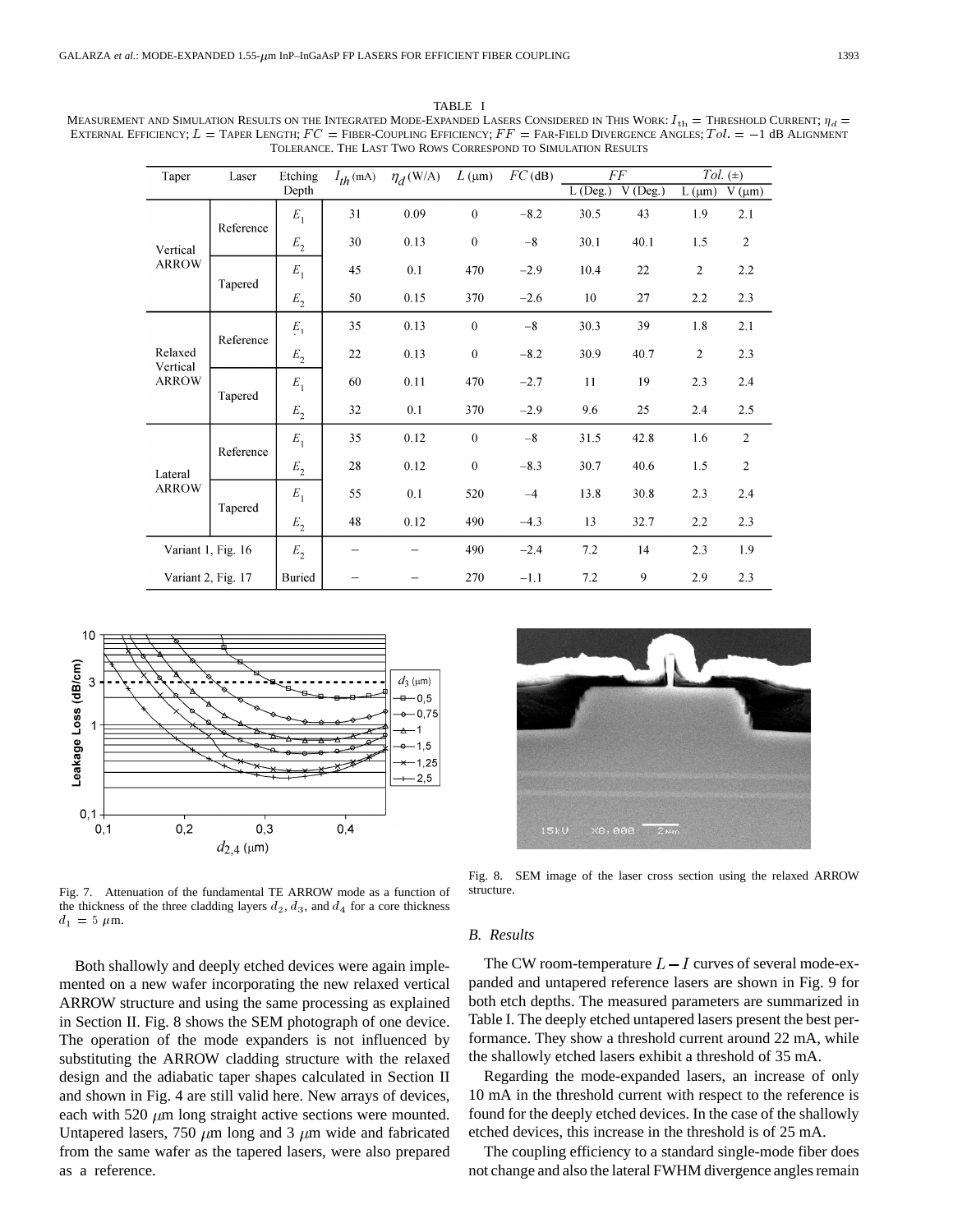

Fig. 9. Typical  $L-I$  characteristics of shallowly  $(E_1)$  and deeply  $(E_2)$  etched untapered reference lasers and mode-expanded lasers incorporating the relaxed ARROW structure.

the same. The vertical divergence angles, however, are reduced by a few degrees, as predicted by theoretical calculation [12]. The reason for this slight improvement is the reduction of the light in the new relaxed  $d_2$ ,  $d_3$ , and  $d_4$  cladding layers. The sign of the optical field in these layers [see Fig. 3(c)] is opposed to the sign of the field in the InP core [14] and reduces the fiber coupling efficiency and the far-field divergence angles.

A maximum  $-1$  dB alignment tolerance of around  $\pm 2.4 \times$  $\pm 2.5 \,\mu$ m (lateral  $\times$  vertical) is obtained for both sets of devices.

# IV. MODE-EXPANDED LASERS USING VERTICAL AND LATERAL ARROW CONFINEMENT

## *A. Device Design and Theory*

The antiresonant effect can be used, not only for the vertical confinement, but also for the lateral confinement of the output fiber-matched mode [13], [18], [19]. The objective of this new device is to drastically simplify the fabrication process by eliminating the second etch step in which the broad underlying waveguide is defined. This eliminates the alignment of the second mask and reduces the fabrication complexity of the mode-expanded laser to that of a standard laser.

Fig. 10 shows the right half of the cross section of the proposed device. The laser structure and lower ARROW cladding materials are the same as in the previous devices. The lower InP core thickness is reduced to 3.5  $\mu$ m because the lateral ribs lose their influence on the optical confinement when thicker layers are used. If thicker cores were needed, then more than two lateral ribs would have to be used. From (1)–(3), the optimum ARROW cladding is found to be  $d_{2,4} = 0.32 \ \mu \text{m}$  and  $d_3 = 1.86 \ \mu \text{m}$ . Relaxed structures to reduce the layer stack thickness could be found in a similar way as discussed in Section III [12].

A couple of appropriately designed rib waveguides placed on each side of the tapered central waveguide and defined in the same etch step as the central laser ridge provide the lateral confinement of the guided mode. The behavior cannot be explained with the standard vertical ARROW formulas because of the guided modes that appear in the lateral ribs. Considering two-dimensional (2-D) coupled-mode theory, the new mode can be treated intuitively as an anti-symmetrical combination of the



Fig. 10. Cross section of the device that uses the antiresonant effect for both the lateral and the vertical confinement.



Fig. 11. Confinement of the output mode in the unpumped QWs in the lateral ARROW ribs of a shallowly etched device as a function of the width  $l$  of the lateral ribs keeping the gap g constant. The field distributions of the modes at the points indicated in the graph are also shown.

coupled modes of the upper lateral rib waveguides and the mode of the underlying InP slab ARROW core [20]. Thus, the shape of the output mode depends strongly on the width of the lateral ribs. Fig. 11 shows the confinement of the fiber-matched leaky mode in the unpumped QWs of the lateral ribs as a function of the lateral rib width  $l$  while keeping the gap  $q$  constant and equal to 1  $\mu$ m. This confinement should be minimized in order to reduce absorption loss in the unpumped lateral ribs. The field profiles for different widths  $l$  are also shown for illustration. A flat and broad minimum confinement is found around  $l = 1.5 \mu$ m, where the output mode is fit for coupling to fiber. The broad minimum implies that the device is tolerant to fabrication errors. Two designs, with a different etch depth for the central laser rib, are considered once again (shown as  $E_1$  and  $E_2$  in Fig. 10) and the optimum width *l* for the deeply etched device is also calculated and found to be 1.6  $\mu$ m. In both etch options the optimum gap  $q$  between lateral ribs is less than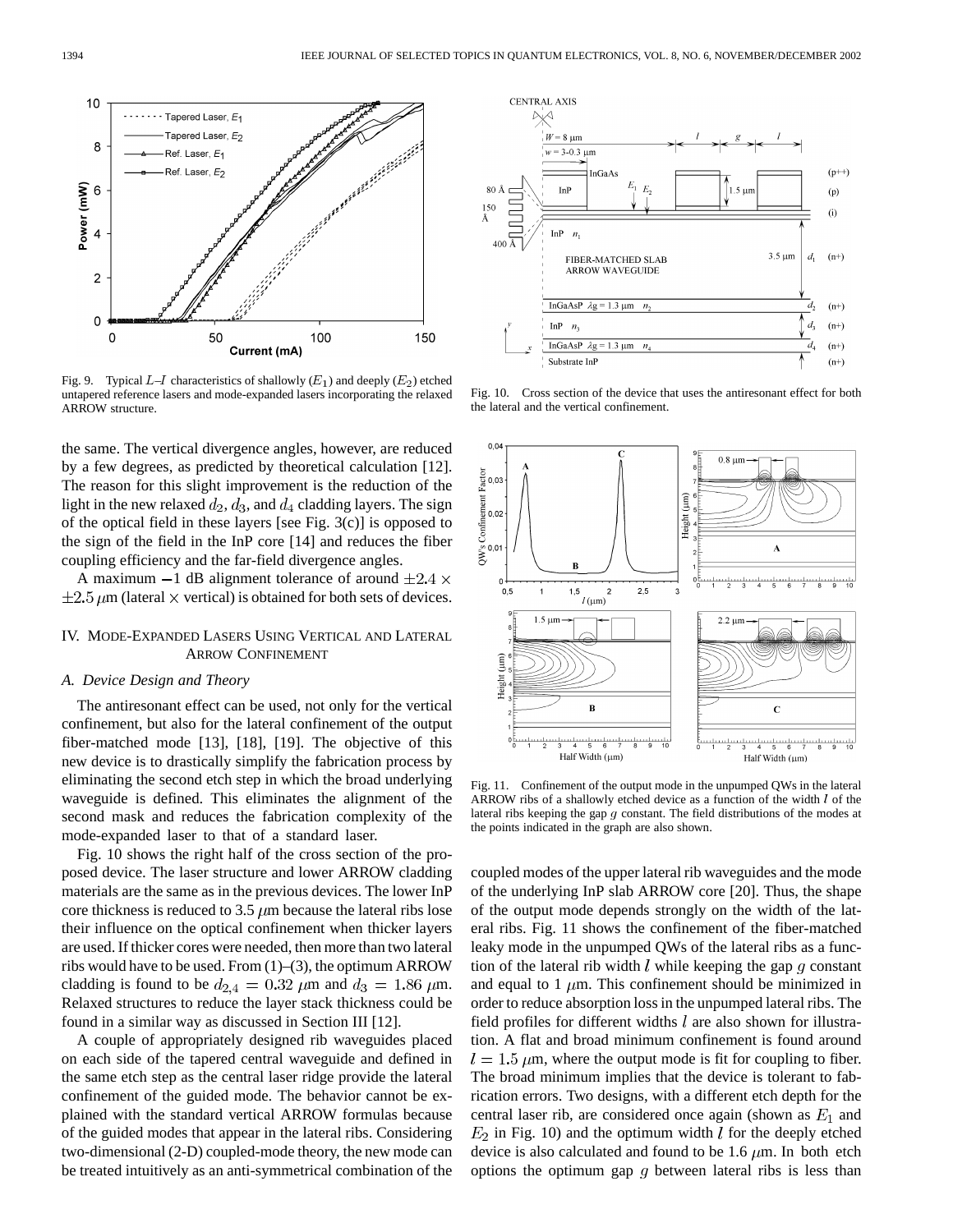

Fig. 12. Fundamental TE mode evolution along the taper structure of Fig. 10 for (a)  $w = 3 \mu \text{m}$ , (b)  $w = 0.7 \mu \text{m}$ , and (c)  $w = 0.3 \mu \text{m}$  (shallow etch).



Fig. 13. Piecewise linear approximation of the ideal taper shape for the device with both vertical and lateral ARROW confinement. Tapers for both a shallowly  $(E_1)$  and deeply  $(E_2)$  etched laser are shown.

1  $\mu$ m, but has to be increased to 1  $\mu$ m because of fabrication limitations. Fortunately, this does not change the modal shape significantly.

The evolution of the optical field as a function of the upper central rib width is shown in Fig. 12. As the active waveguide is tapered by reducing the ridge width from 3 to 0.3  $\mu$ m, the mode shifts adiabatically from the upper guide to the underlying ARROW waveguide (Fig. 12). The design of the lateral tapering is based on the adiabaticity of the mode transformation and has been evaluated by means of a commercial 3-D eigenmode expansion. The adiabatic shape designs for both etching options have been approximated by a piecewise linear device consisting of three linear sections and are sketched in Fig. 13. A minimum narrowing of 100 nm per 77  $\mu$ m propagation length yields a safe design from the fabrication point of view.

The expanded mode in the shallowly etched device is slightly confined in unpumped active quaternary layers [see Fig. 12(c)]. This will introduce some absorption losses in the shallowly etched lasers that are not present in the deeply etched designs.

#### *B. Device Processing*

A wafer with the new layer structure was grown by MOCVD and the devices were implemented using the same processing steps as detailed in Section II (except, of course, the wet etching of the broad rib). Fig. 14 shows an SEM picture of the device, illustrating the contacting of the central ridge and the well-defined lateral ribs. Once again, arrays of devices, each with  $520$ - $\mu$ m-long straight active sections, were mounted on electrically cooled copper heatsinks with silver epoxy and were tested without any coatings. Untapered lasers (750  $\mu$ m × 3  $\mu$ m) fabricated from the same wafer as the tapered lasers were also prepared as a reference.

### *C. Results and Discussion*

All the measured parameters are shown in Table I. Typical room-temperature  $L-I$  curves of mode-expanded and untapered reference lasers are shown in Fig. 15 for both etch depths. The



Fig. 14. SEM image of the laser cross section, showing the electric contact over the central tapered rib, the good definition of the lateral ribs, and the high-index ARROW cladding layers.



Fig. 15. Typical  $L-I$  characteristics of shallowly  $(E_1)$  and deeply  $(E_2)$  etched untapered reference lasers and mode-expanded lasers using the vertical and lateral ARROW-confined fiber-matched waveguide.

deeply etched reference devices, with a threshold current of 28 mA, present a better laser performance than the shallowly etched ones (35 mA). A uniform threshold current distribution was found along the laser array once again.

Regarding the mode-expanded lasers, an increase of about 20 mA in the threshold current with respect to the reference lasers is found. The higher absorption loss in the unpumped QWs of the lateral ARROW rib waveguides for the shallowly etched devices [see Fig. 12(c)] causes a decrease of the external efficiency of the laser from 0.12 to 0.1 W/A. This fact is not observed in the deeply etched devices that maintain the same external efficiency as the reference lasers.

The measured FWHM values are also shown in Table I. A considerable improvement is achieved in the lateral direction for both groups of lasers, reaching a minimum of  $13^{\circ}$  for the deeply etched lasers. On the other hand, due to the thinner ARROW slab core (3.5  $\mu$ m), the achieved vertical field divergence is still slightly higher than  $30^\circ$ , improving it by  $10^\circ$  with respect to the reference laser. A further improvement in the vertical far-field pattern could be obtained by thickening the ARROW core layer and defining more than two ribs on each side of the output ARROW waveguide in order to provide a good lateral confinement for thick cores.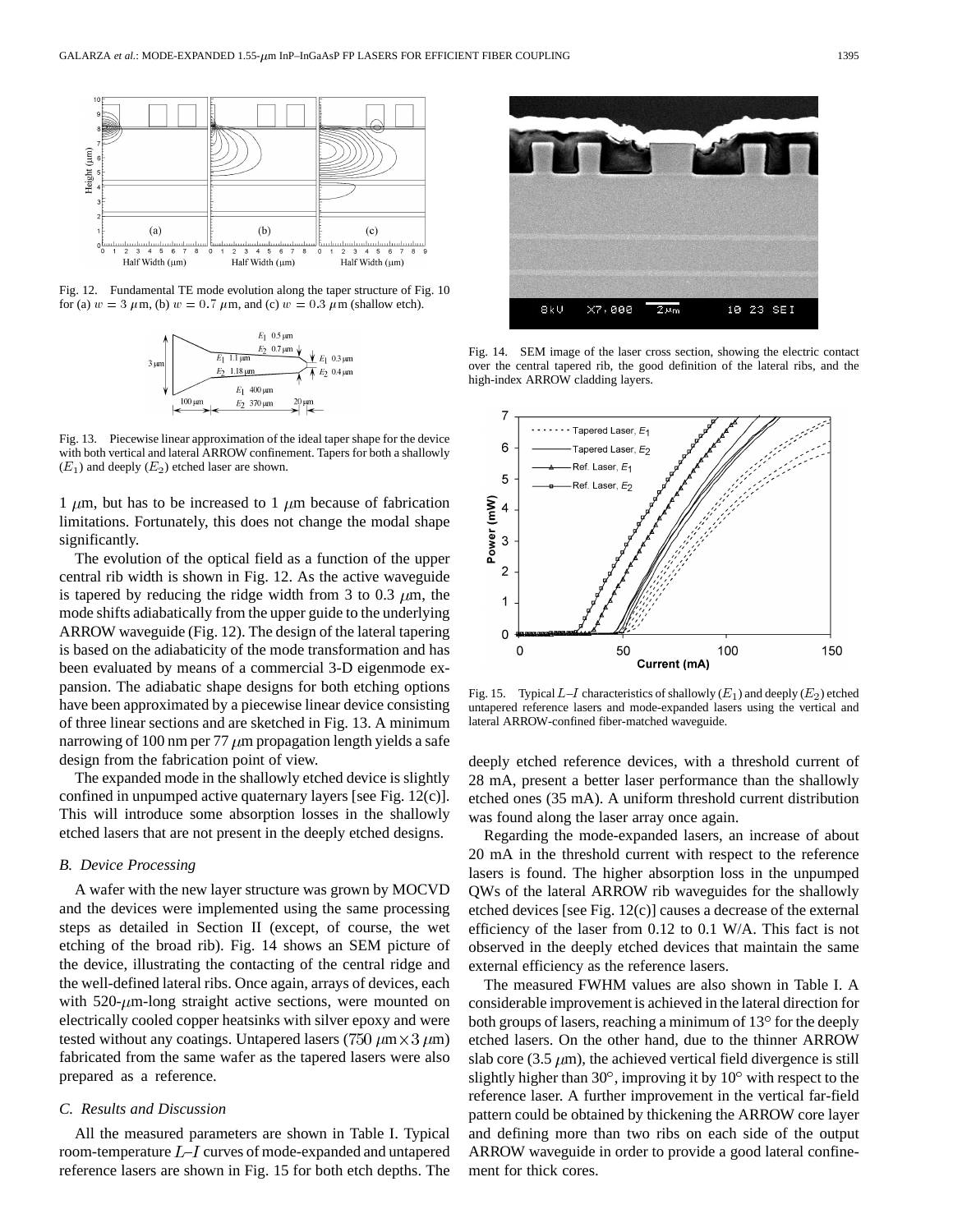$10$  $0.85 \mu m$  $InP$ ↑80 nm  $\sqrt[4]{Q(1.25)}$ Height (µm)  $InP$  $\mathbf{3}$  $\overline{a}$  $(b)$  $(a)$  $\ddot{\phantom{1}}$ ىلىبىيلىسىلىسىلىس<br>1 2 3 4 5  $0_0^L$ ىل<br>6  $\frac{1}{7}$ ö  $\overline{5}$  $\overline{\mathbf{8}}$  $\overline{6}$ ۄ Half Width (µm) Half Width (µm)

Fig. 16. Schematic structure of the taper using a weakly guiding underlying slab waveguide. The active layer and upper rib waveguides are identical to those of Fig. 10.

Maximum fiber coupling efficiencies of around  $-4$  dB are obtained for both etch depths, including the Fresnel losses occurring at the air–glass interface. The improvement in the fiber coupling with respect to the untapered devices amounts up to 4 dB (see Table I). A maximum  $-1$  dB alignment tolerance of around  $\pm 2.3 \times \pm 2.4 \mu m$  is obtained for both sets of lasers.

Again, all the results are in good agreement with theoretical calculations.

## *D. Variant 1: Weakly Guiding Fiber-Adapted Waveguide*

The waveguide structure of Fig. 10 has a limitation on the vertical direction because the lateral ribs lose their optical confinement effect when the slab core becomes too thick. The structure of Fig. 16 is similar to that of Fig. 10 but it makes use of a thin weakly guiding core of only 80 nm that is buried in InP beneath the active layer. The mode at the active rib and the mode at the end of the taper are also shown. The fiber-matched mode presents a quite asymmetrical field distribution in the vertical direction, but the fact that its maximum is closer to the upper lateral couple of ribs strengthens their influence. Moreover, from a coupling and far-field point of view the typical exponential decay of weakly guiding waveguides induces an improvement of the coupling efficiency and FWHM of the output beam in comparison with the untapered lasers, in spite of its asymmetrical shape.

Simulation results on the propagation of this new structure are shown in Table I. Only the design for the deep etching through the QWs has been considered because of its better lasing performance. The same tapering as sketched in Fig. 13 has been simulated. It appears that the beam divergence angles and the coupling efficiency are improved to  $7.2^{\circ} \times 14^{\circ}$  (lateral  $\times$ vertical) and  $-2.4$  dB, respectively. The vertical alignment tolerance is slightly reduced to  $\pm 1.9$   $\mu$ m, while the lateral value remains the same as for the vertical ARROW design.

## *E. Variant 2: Buried Laser*

The mode transformation concept proposed in this section can also be integrated in a second variant, being a buried laser structure as shown in Fig. 17. A 194-nm-thick buried MQW active structure with an equivalent refractive index of 3.45 is tapered from 1 to 0.2  $\mu$ m following the tapering shown in the



Fig. 17. Schematic structure of a buried variant of the proposed taper concept.

inset of Fig. 17(a). The 70-nm thin guiding layer of quaternary compound with  $\lambda_q = 1.1 \mu m$  is buried 0.2  $\mu m$  beneath the active core. The optimum lateral confinement ARROW ribs are 0.9  $\mu$ m wide and are separated by 2  $\mu$ m. All this is embedded under a 5- $\mu$ m-thick top layer of InP.

The fact that the tapered active central core is totally embedded in InP makes the mode transformation efficiency much higher for buried than for rib structures. This is the reason why the length of the buried taper (270  $\mu$ m) is much shorter than the rib taper (490  $\mu$ m).

Simulation results on the propagation are shown in Table I. They show fiber butt coupling losses as low as 1.1 dB, beam divergence angles of  $7.2^{\circ} \times 9^{\circ}$  (lateral  $\times$  vertical) and alignment tolerances of  $\pm 2.9 \times \pm 2.3 \mu$ m (lateral  $\times$  vertical), compared to the 8.5-dB coupling loss and  $29^{\circ} \times 32^{\circ}$  divergence angles of the untapered devices.

## V. CONCLUSION

In this paper, we have presented the use of optical confinement by the ARROW concept for the fabrication of lasers with monolithically integrated SSCs. This eliminates the need for thick  $In_{1-x}Ga_xAs_yP_{1-y}$  layers and the consequential growth problems. The taper transforms the small active laser mode into the fiber-adapted mode of the large underlying mesa with vertical ARROW confinement. Threshold currents of around 50 mA were measured, which have to be compared with 30 mA for untapered reference lasers. The far-field FWHM divergence angles were significantly reduced and the coupling efficiency to single-mode fiber was improved by 5.4 dB.

We also calculated that the ARROW cladding thickness can be reduced drastically by moving away from the optimal antiresonance condition without introducing remarkable extra losses. The new structures significantly reduce the overall layer stack thickness while maintaining the far-field divergence angles and the fiber coupling efficiency of the optimum ARROW structures.

Lateral ARROW confinement, in combination with vertical confinement, was also successfully demonstrated. The lateral confinement of the fiber-matched mode is achieved by means of an antiresonant effect provided by two sets of lateral rib waveguides defined in the same etching process as the central active ridge. Therefore, only a single planar growth step and a single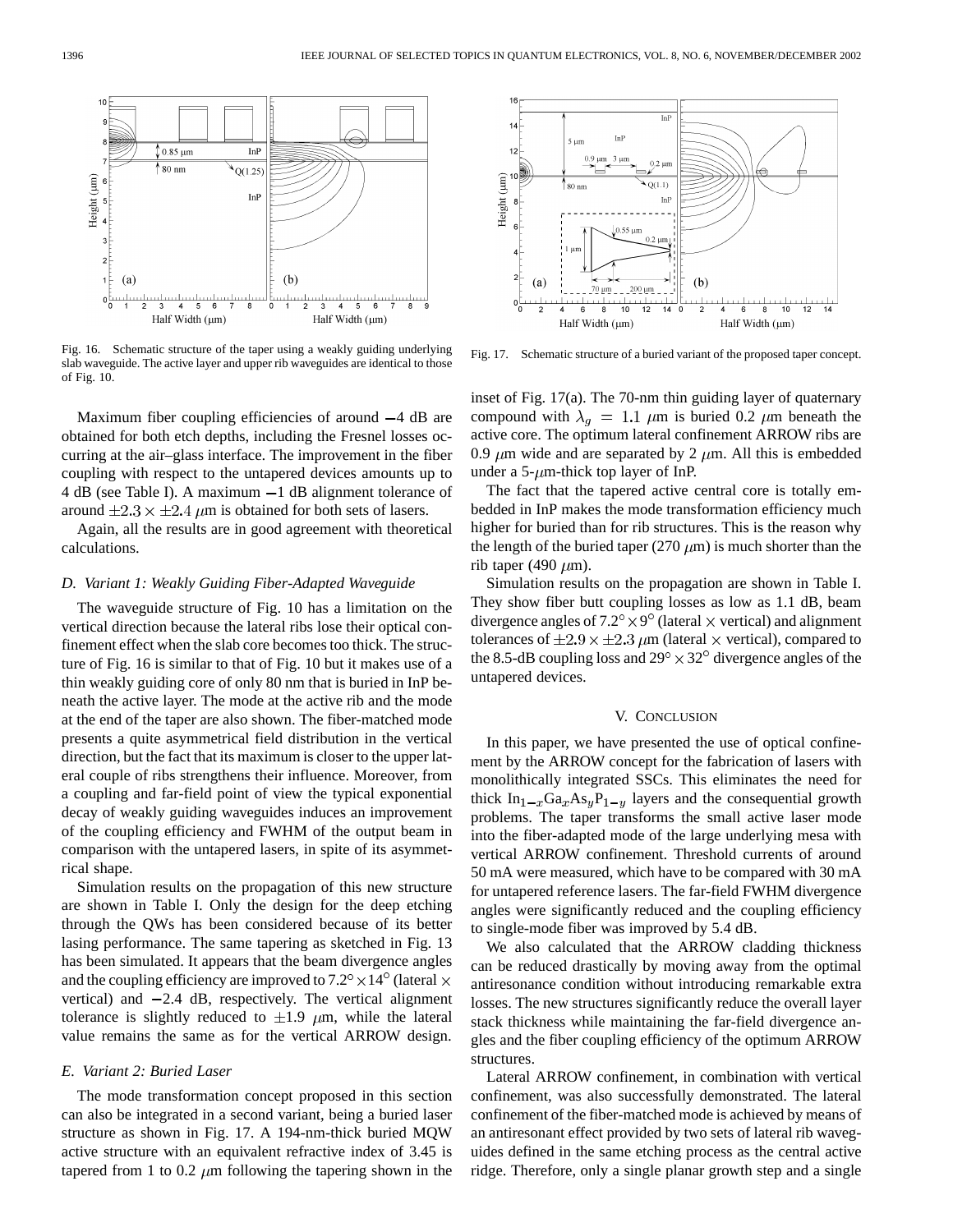conventional etching process are required, leading to the simplest tapered laser concept ever reported. Threshold currents of around 50 mA were measured, which have to be compared with 30 mA for untapered lasers. The far-field FWHM divergence angles were significantly reduced and a 4-dB improvement of the coupling efficiency to single mode fiber was observed.

Two variants of the demonstrated concept have also been analyzed by simulation and are expected to show a better performance. In a first variant, a weakly guiding slab waveguide substitutes the thicker core of the first structure. In a second variant, the taper concept of this work is integrated in a buried laser structure. Simulation results show considerable improvements in the far-field divergence angles and fibercoupling efficiencies.

#### **REFERENCES**

- [1] I. Moerman, P. Van Daele, and P. M. Demeester, "A review on fabrication technologies for the monolithic integration of tapers with III–V semiconductor devices," *IEEE J. Select. Topics Quantum Electron.*, vol. 3, pp. 1308–1320, Dec. 1997.
- [2] T. Alder, A. Stöhr, R. Heinzelmann, and D. Jäger, "High-efficiency fiber-to-chip coupling using low-loss tapered single-mode fiber," *IEEE Photon. Technol. Lett.*, vol. 12, pp. 1016–1018, Aug. 2000.
- [3] Y. Suzaki, K. Magari, Y. Kondo, Y. Kawaguchi, Y. Kadota, and K. Yoshino, "High-gain array of semiconductor optical amplifier integrated with bent spot-size converter (BEND SS-SOA)," *.J. Lightwave Technol.*, vol. 19, pp. 1745–1750, Nov. 2001.
- [4] D. Jang, J. Shim, J. Lee, and Y. Eo, "Asymmetric output characteristics in 1.3-m spot-size converted laser diodes," *IEEE J. Quantum Electron.*, vol. 37, pp. 1611–1617, Dec. 2001.
- [5] S. S. Saini, F. G. Johnson, D. R. Stone, H. Shen, W. Zhou, and M. Dagenais, "Passive active resonant coupler (PARC) platform with mode expander," *IEEE Photon. Technol. Lett.*, vol. 12, pp. 1025–1027, Aug. 2000.
- [6] G. A. Vawter, A. T. Sullivan, J. R. Wendt, R. E. Smith, H. Q. Hou, and J. F. Klem, "Tapered rib adiabatic following fiber couplers in etched GaAs materials for monolithic spot-size transformation," *IEEE J. Select. Topics Quantum Electron.*, vol. 3, pp. 1361–1371, Dec. 1997.
- [7] K. De Mesel, R. Baets, C. Sys, S. Verstuyft, I. Moerman, and P. Van Daele, "First demonstration of a 980 nm oxide confined laser with integrated spot size converter," *Electron. Lett.*, vol. 36, pp. 1028–1029, June 2000.
- [8] V. Vusirikala, S. S. Saini, R. E. Bartolo, S. Agarwala, R. D. Whaley, F. G. Johnson, D. R. Stone, and M. Dagenais, " $1.55-\mu$ m InGaAsP–InP laser arrays with integrated-mode expanders fabricated using a single epitaxial growth," *IEEE J. Select. Topics Quantum Electron.*, vol. 3, pp. 1332–1343, Dec. 1997.
- [9] M. Galarza, K. De Mesel, S. Verstuyft, C. Aramburu, I. Moerman, P. Van Daele, R. Baets, and M. Lopez-Amo, "1.55  $\mu$ m InP-InGaAsP Fabry–Pérot lasers with integrated spot size converters using antiresonant reflecting optical waveguides," *IEEE Photon. Technol. Lett.*, vol. 14, pp. 1043–1045, Aug. 2002.
- [10] M. A. Duguay, Y. Kokubun, T. L. Koch, and L. Pfeiffer, "Antiresonant reflecting optical waveguides in SiO<sub>2</sub>-Si multilayer structures," *Appl. Phys. Lett.*, vol. 49, no. 1, pp. 13–15, July 1986.
- [11] T. L. Koch, U. Koren, G. D. Boyd, P. J. Corvini, and M. A. Duguay, "Antiresonant reflecting optical waveguides for III–V integrated optics," *Electron. Lett.*, vol. 23, pp. 244–245, Feb. 1987.
- [12] M. Galarza, K. De Mesel, D. Fuentes, R. Baets, and M. Lopez-Amo, "Modeling of InGaAsP-InP 1.55  $\mu$ m lasers with integrated mode expanders using fiber matched leaky waveguides," *Appl. Phys. B*, vol. 73, pp. 585–588, Oct. 2001.
- [13] M. Galarza, K. De Mesel, T. Van Caenegem, S. Verstuyft, C. Aramburu, I. Moerman, P. Van Daele, R. Baets, and M. López-Amo, "InGaAsP–InP 1.55  $\mu$ m lasers with integrated mode expanders using fiber-matched leaky waveguides," in *Proc. LEOS '01 Annu. Meeting*, San Diego, CA, November 2001, pp. 798–799.
- [14] J. M. Kubica, "Numerical analysis of InP/InGaAsP ARROW waveguides using transfer matrix approach," *J. Lightwave Technol.*, vol. 10, pp. 767–771, June 1992.
- [15] A. S. Sudbo, "Numerically stable formulation of the transverse resonance method for mode-field calculations in dielectric waveguides," *IEEE Photon. Technol. Lett.*, vol. 5, pp. 342–344, Mar. 1993.
- [16] M. Reed, T. M. Benson, P. C. Kendall, and P. Sewell, "Antireflection coated angled facet design," *Proc. Inst. Elect. Eng.*, pt. J, pp. 214–220, 1996.
- [17] J. Chilwell and I. Hodgkinson, "Thin-films field-transfer matrix theory of planar multilayer waveguides and reflection from prism-loaded waveguides," *J. Opt. Soc. Amer. B*, vol. 1, pp. 742–753, July 1984.
- [18] L. J. Mawst, D. Botez, C. Zmudzinski, and C. Tu, "Design optimization of ARROW-type diode lasers," *IEEE Photon. Technol. Lett.*, vol. 4, pp. 1204–1206, Nov. 1992.
- [19] -, "Antiresonant reflecting optical waveguide-type, single-mode diode laser," *Appl. Phys. Lett.*, vol. 61, no. 5, pp. 503–505, Aug. 1992.
- [20] G. R. Hadley, "Two-dimensional coupled-mode theory for modeling leaky-mode arrays," *Opt. Lett.*, vol. 15, pp. 27–29, Jan. 1990.



**Marko Galarza** was born in Urdiain, Spain, in 1973. He received the Ingeniero de Telecommunicación degree from the Public University of Navarra, Pamplona, Spain, in 1997. He is currently working toward the Ph.D. degree in electrical engineering at the University of Ghent, Gent, Belgium.

While at the Public University of Navarra, he worked in the field of integrated optics until 2000.



**Kurt De Mesel** was born in Poperinge, Belgium, in 1972. He received the degree in electrical engineering from the University of Ghent, Gent, Belgium, in 1997, where he is currently working toward the Ph.D. degree in electrical engineering.

His research interests include modeling, design, and fabrication of spot-size converters and oxide-confined devices.



**Steven Verstuyft** is responsible for the processing of III–V optoelectronic devices at the Department of Information Technology of the University of Ghent, Gent, Belgium.



**David Fuentes** was born in Tudela, Spain. He received the Ingeniero de Telecomunicación degree from Public University of Navarra, Pamplona, Spain, in 2001.